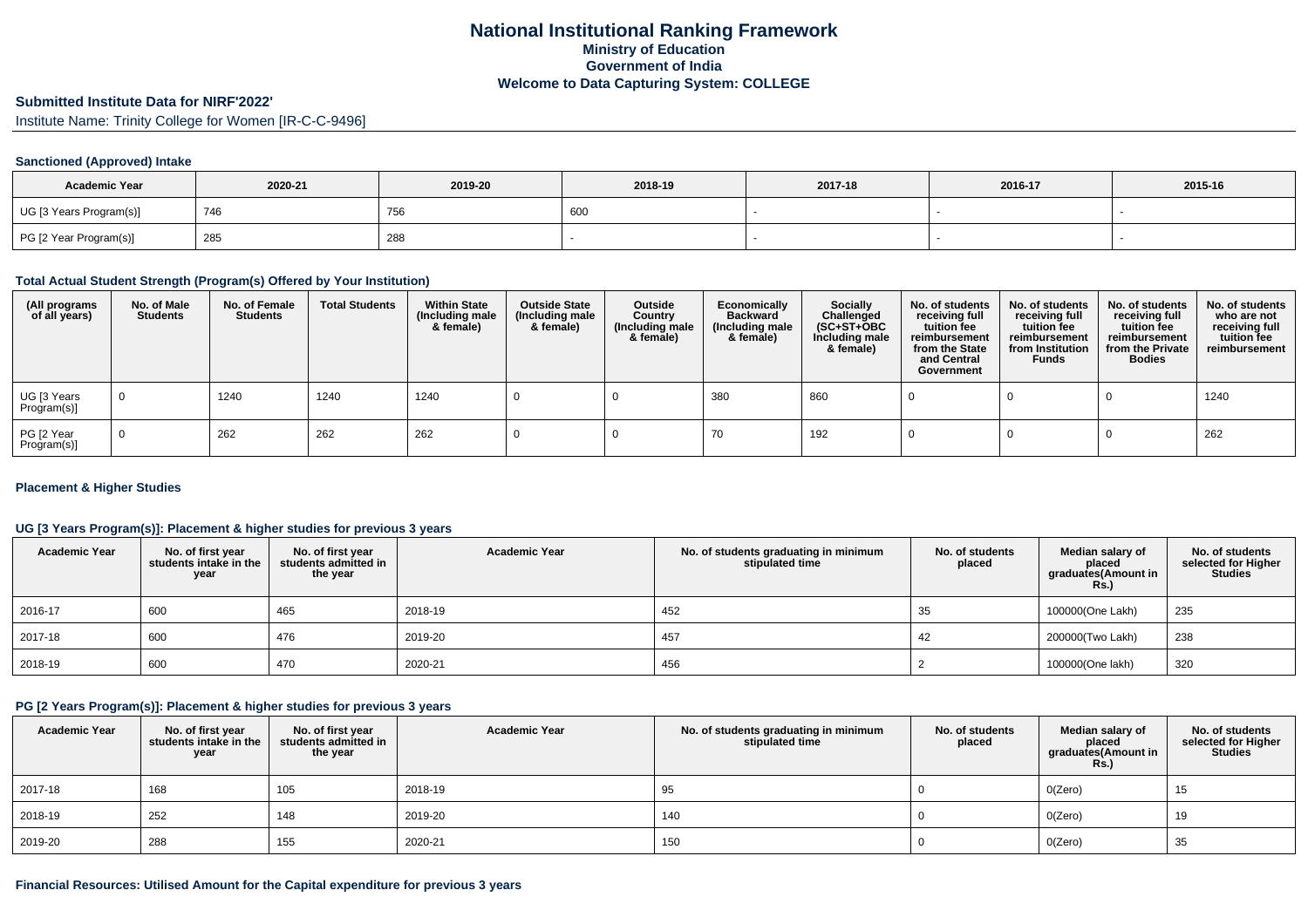| <b>Academic Year</b><br>2020-21                                                                      |                                                                   | 2019-20                                  | 2018-19                |  |  |  |  |  |  |  |
|------------------------------------------------------------------------------------------------------|-------------------------------------------------------------------|------------------------------------------|------------------------|--|--|--|--|--|--|--|
|                                                                                                      | <b>Utilised Amount</b>                                            | <b>Utilised Amount</b>                   | <b>Utilised Amount</b> |  |  |  |  |  |  |  |
| Annual Capital Expenditure on Academic Activities and Resources (excluding expenditure on buildings) |                                                                   |                                          |                        |  |  |  |  |  |  |  |
| Library                                                                                              | 160876 (One lakh sixty thousand eight hundred seventy six)        | 177000 (One lakh seventy seven thousand) | 100000 (One lakh)      |  |  |  |  |  |  |  |
| New Equipment for Laboratories                                                                       | 1000000 (Ten lakhs)                                               | 500000 (Five Lakhs)                      | 50000 (Fifty Thousand) |  |  |  |  |  |  |  |
| Other expenditure on creation of Capital Assets (excluding<br>expenditure on Land and Building)      | 6758700 (Sixty seven lakhs fifty eight thousand seven<br>hundred) | 200000 (Two Lakhs)                       | 50000 (Fifty Thousand) |  |  |  |  |  |  |  |

# **Financial Resources: Utilised Amount for the Operational expenditure for previous 3 years**

| <b>Academic Year</b><br>2020-21                                                                                                                                                                 |                              | 2019-20                          | 2018-19                           |  |  |  |  |  |
|-------------------------------------------------------------------------------------------------------------------------------------------------------------------------------------------------|------------------------------|----------------------------------|-----------------------------------|--|--|--|--|--|
|                                                                                                                                                                                                 | <b>Utilised Amount</b>       |                                  | <b>Utilised Amount</b>            |  |  |  |  |  |
| <b>Annual Operational Expenditure</b>                                                                                                                                                           |                              |                                  |                                   |  |  |  |  |  |
| Salaries (Teaching and Non Teaching staff)                                                                                                                                                      | 8900000 (Eighty Nine lakhs)  | 15000000 (One crore fifty lakhs) | 13000000 (One crore thirty lakhs) |  |  |  |  |  |
| Maintenance of Academic Infrastructure or consumables and<br>other running expenditures (excluding maintenance of hostels<br>and allied services, rent of the building, depreciation cost, etc) | 8700000 (Eighty seven lakhs) | 300000 (Three lakhs)             | 200000 (Two lakhs)                |  |  |  |  |  |
| Seminars/Conferences/Workshops                                                                                                                                                                  | 20000 (Twenty thousand)      | 16000 (Sixteen Thousand)         | 14000 (Fourteen Thousand)         |  |  |  |  |  |

## **PCS Facilities: Facilities of physically challenged students**

| 1. Do your institution buildings have Lifts/Ramps?                                                                                                         | Yes, more than 60% of the buildings |
|------------------------------------------------------------------------------------------------------------------------------------------------------------|-------------------------------------|
| 2. Do your institution have provision for walking aids, including wheelchairs and transportation from one building to another for<br>handicapped students? | Yes                                 |
| 3. Do your institution buildings have specially designed toilets for handicapped students?                                                                 | Yes, more than 40% of the buildings |

## **Faculty Details**

| Srno           | Name                        | Age | Designation                | Gender | Qualification | <b>Experience (In</b><br>Months) | <b>Currently working</b><br>with institution? | <b>Joining Date</b> | <b>Leaving Date</b>      | <b>Association type</b> |
|----------------|-----------------------------|-----|----------------------------|--------|---------------|----------------------------------|-----------------------------------------------|---------------------|--------------------------|-------------------------|
|                | <b>G NITHYA</b>             | 38  | <b>Assistant Professor</b> | Female | <b>NET</b>    | 132                              | Yes                                           | 24-06-2009          | $\overline{\phantom{a}}$ | Regular                 |
| 2              | DR R SAVITHRI               | 43  | <b>Assistant Professor</b> | Female | Ph.D          | 168                              | Yes                                           | 06-06-2007          | $\sim$                   | Regular                 |
| 3              | DR T K ANURADHA             | 47  | <b>Assistant Professor</b> | Female | Ph.D          | 156                              | Yes                                           | 01-06-2018          | $- -$                    | Regular                 |
| $\overline{4}$ | D PRABHA                    | 29  | Other                      | Female | M. Phil       | 60                               | Yes                                           | 01-09-2016          | $\overline{\phantom{a}}$ | Regular                 |
| 5              | S PRIYA                     | 40  | <b>Assistant Professor</b> | Female | B.Ed          | 120                              | Yes                                           | 01-02-2006          | $\sim$                   | Regular                 |
| 6              | DR G<br><b>SELVALAKSHMI</b> | 41  | <b>Assistant Professor</b> | Female | Ph.D          | 192                              | Yes                                           | 06-06-2005          | $\sim$                   | Regular                 |
|                | S JAYAMATHI                 | 40  | <b>Assistant Professor</b> | Female | <b>SLET</b>   | 160                              | Yes                                           | 01-08-2005          | $\overline{\phantom{a}}$ | Regular                 |
| 8              | <b>B KAVITHA</b>            | 35  | <b>Assistant Professor</b> | Female | B.Ed          | 96                               | Yes                                           | 12-06-2015          | $\sim$                   | Regular                 |
| 9              | Dr M SASIKALA               | 38  | <b>Assistant Professor</b> | Female | Ph.D          | 192                              | Yes                                           | 05-06-2005          | $\sim$                   | Regular                 |
| 10             | <b>B LENA</b>               | 42  | <b>Assistant Professor</b> | Female | B.Ed          | 196                              | Yes                                           | 06-06-2005          | --                       | Regular                 |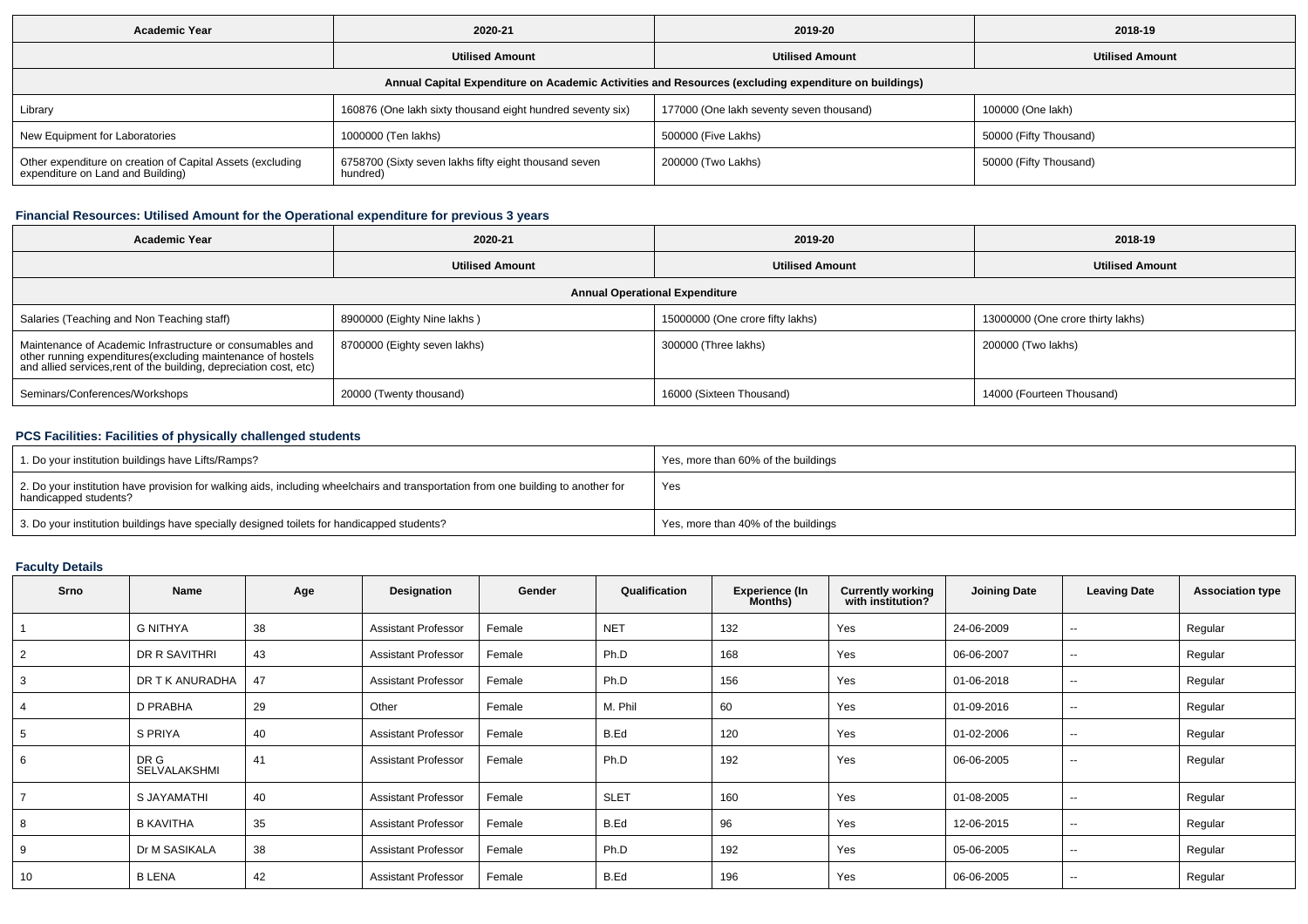| 11 | N SANTHI                    | 45 | <b>Assistant Professor</b>                          | Female | Ph.D        | 72  | Yes | 11-05-2017 | ⊶.                       | Regular |
|----|-----------------------------|----|-----------------------------------------------------|--------|-------------|-----|-----|------------|--------------------------|---------|
| 12 | L DEEPIKA                   | 29 | <b>Assistant Professor</b>                          | Female | M. Phil     | 50  | Yes | 05-06-2017 | ⊶.                       | Regular |
| 13 | N THANGAMANI                | 44 | <b>Assistant Professor</b>                          | Female | M. Phil     | 168 | Yes | 13-06-2013 | ⊶.                       | Regular |
| 14 | <b>SATHYASANKARI</b>        | 34 | <b>Assistant Professor</b>                          | Female | <b>NET</b>  | 126 | Yes | 16-06-2010 | --                       | Regular |
| 15 | DR N ELAMATHI               | 47 | <b>Assistant Professor</b>                          | Female | Ph.D        | 163 | Yes | 01-07-2010 | $\sim$                   | Regular |
| 16 | DR A LATHA                  | 50 | <b>Assistant Professor</b>                          | Female | Ph.D        | 144 | Yes | 08-06-2011 | $\overline{\phantom{a}}$ | Regular |
| 17 | S POORNIMA                  | 33 | <b>Assistant Professor</b>                          | Female | <b>NET</b>  | 106 | Yes | 12-06-2014 | $\overline{\phantom{a}}$ | Regular |
| 18 | P UMABHARATHI               | 39 | <b>Assistant Professor</b>                          | Female | SET         | 86  | Yes | 06-12-2017 | $\sim$                   | Regular |
| 19 | S BHUVANESWARI              | 43 | <b>Assistant Professor</b>                          | Female | M. Phil     | 168 | Yes | 06-06-2007 | ⊶.                       | Regular |
| 20 | <b>B VISHNUPRIYA</b>        | 39 | <b>Assistant Professor</b>                          | Female | B.Ed        | 94  | Yes | 05-06-2017 | $\overline{\phantom{a}}$ | Regular |
| 21 | <b>HARIHARAYANAN</b>        | 48 | Other                                               | Male   | B.Sc.       | 240 | Yes | 08-06-2001 | −−                       | Regular |
| 22 | V GOKILA                    | 34 | <b>Assistant Professor</b>                          | Female | B.Ed        | 110 | Yes | 01-08-2012 | $\overline{\phantom{a}}$ | Regular |
| 23 | R NAVAMANI                  | 39 | <b>Assistant Professor</b>                          | Female | M. Phil     | 183 | Yes | 01-08-2005 | --                       | Regular |
| 24 | Dr B LAKSHMI                | 36 | <b>Assistant Professor</b>                          | Female | Ph.D        | 118 | Yes | 01-06-2018 | $\sim$                   | Regular |
| 25 | DR J BARATHI                | 38 | <b>Assistant Professor</b>                          | Female | Ph.D        | 154 | Yes | 12-06-2015 | $\sim$                   | Regular |
| 26 | DR S DEVI                   | 41 | <b>Assistant Professor</b>                          | Female | Ph.D        | 89  | Yes | 06-06-2016 | $\sim$                   | Regular |
| 27 | R BANUPRIYA                 | 33 | <b>Assistant Professor</b>                          | Female | B.Ed        | 50  | Yes | 05-06-2017 | $\overline{\phantom{a}}$ | Regular |
| 28 | M MALATHI                   | 38 | <b>Assistant Professor</b>                          | Female | M. Phil     | 158 | Yes | 01-07-2013 | ⊷.                       | Regular |
| 29 | P GOWTHAMI                  | 25 | Other                                               | Female | B.Sc.       | 59  | Yes | 28-10-2016 | $\overline{\phantom{a}}$ | Regular |
| 30 | DR L TAMILSELVI             | 39 | <b>Assistant Professor</b>                          | Female | Ph.D        | 126 | Yes | 06-06-2005 | $\sim$                   | Regular |
| 31 | Dr C GOBIYA                 | 40 | <b>Assistant Professor</b>                          | Female | Ph.D        | 86  | Yes | 01-06-2018 | $\sim$                   | Regular |
| 32 | K MEKALA                    | 36 | <b>Assistant Professor</b>                          | Female | <b>SLET</b> | 108 | Yes | 16-06-2008 | $\sim$                   | Regular |
| 33 | A NITHYA                    | 40 | Other                                               | Female | M. Phil     | 180 | Yes | 11-06-2012 | $\overline{\phantom{a}}$ | Regular |
| 34 | <b>G KANNAGI</b>            | 50 | <b>Assistant Professor</b>                          | Female | B.Ed        | 124 | Yes | 20-01-2014 | $\overline{\phantom{a}}$ | Regular |
| 35 | V INDIRAKUMARI              | 36 | <b>Assistant Professor</b>                          | Female | M. Phil     | 72  | Yes | 05-06-2017 | $\overline{\phantom{a}}$ | Regular |
| 36 | A VIJAYASARATHI             | 40 | <b>Assistant Professor</b>                          | Female | SLET        | 168 | Yes | 06-06-2007 |                          | Regular |
| 37 | S MYTHILI                   | 35 | <b>Assistant Professor</b>                          | Female | SET         | 63  | Yes | 06-06-2016 | $\sim$                   | Regular |
| 38 | DR M R LAKSHMI<br>NARAYANAN | 51 | Dean / Principal /<br>Director / Vice<br>Chancellor | Male   | Ph.D        | 312 | Yes | 10-07-2017 | $\sim$                   | Regular |
| 39 | A REVATHI                   | 34 | <b>Assistant Professor</b>                          | Female | M. Phil     | 72  | Yes | 03-07-2015 | Щ,                       | Regular |
| 40 | N S SENTHIL<br>KUMAR        | 45 | <b>Assistant Professor</b>                          | Male   | M. Phil     | 155 | Yes | 01-02-2014 | $\overline{\phantom{a}}$ | Regular |
| 41 | K MEHALA                    | 38 | Assistant Professor                                 | Female | M. Phil     | 108 | Yes | 07-07-2017 | $\overline{\phantom{a}}$ | Regular |